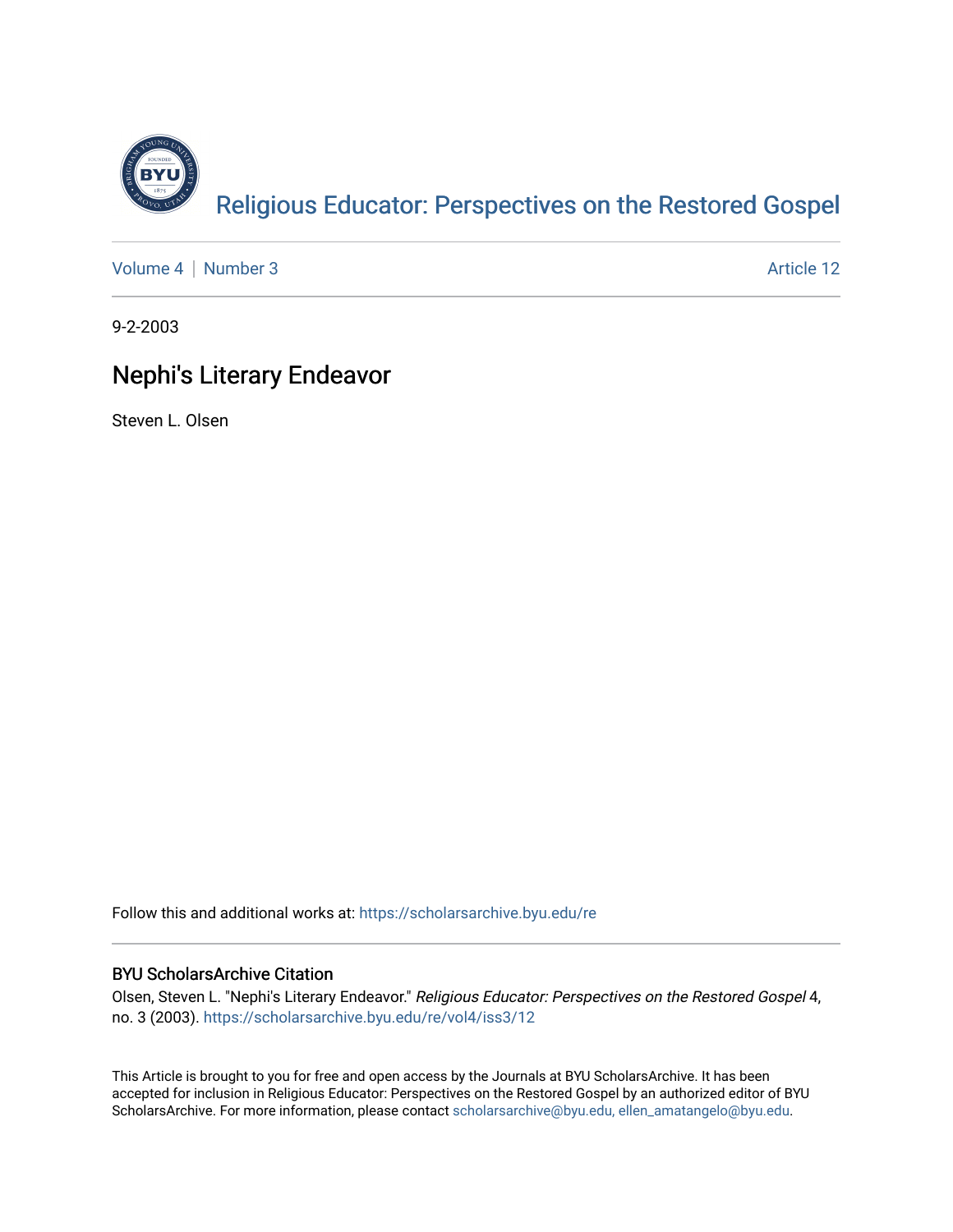

Nephi Writing the Golden Plates, painting by Paul Mann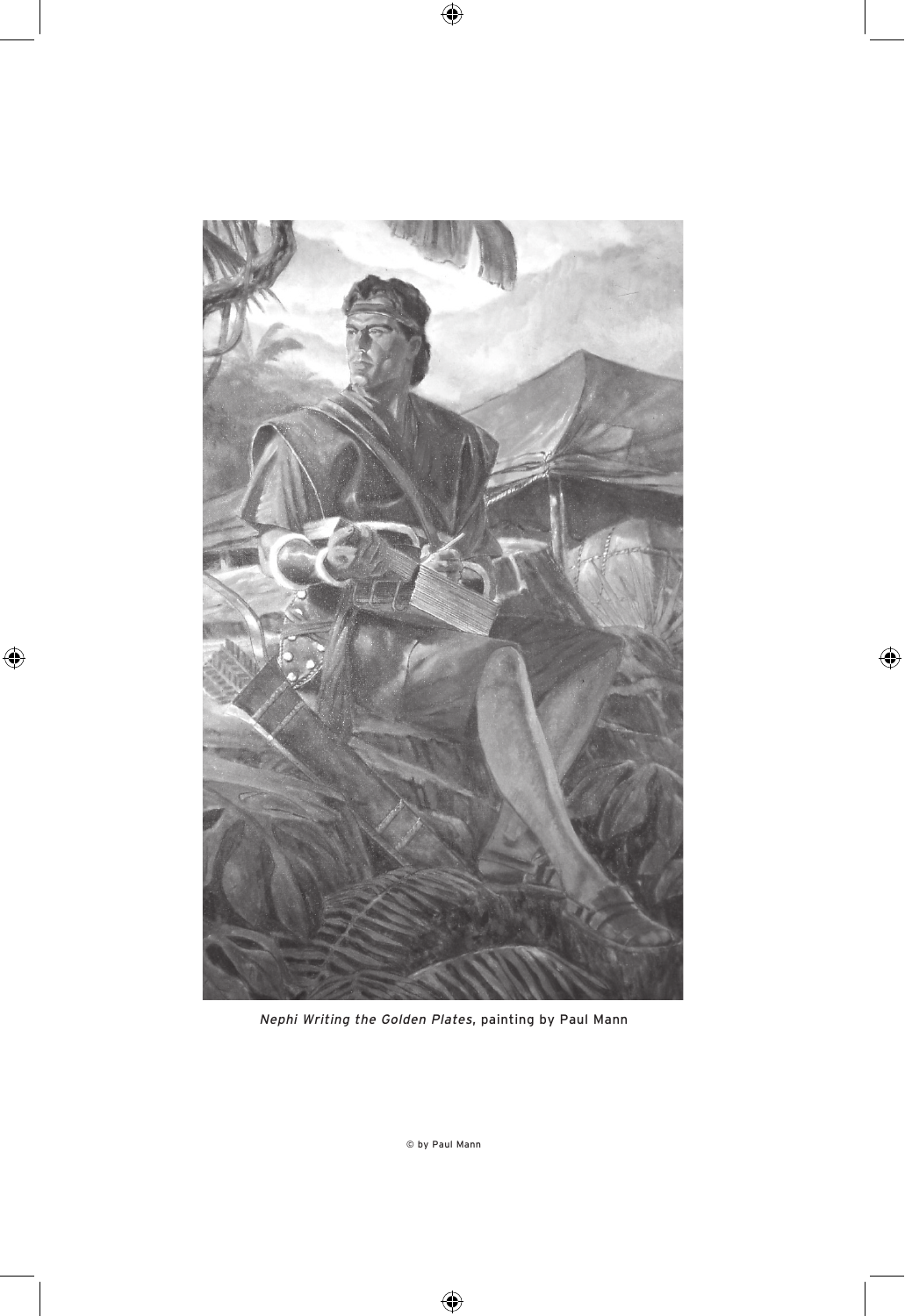# Nephi's Literary Endeavor

*Steven L. Olsen*

*Steven L. Olsen is associate managing director in the Family and Church History Department in Salt Lake City.*

 At the end of his ministry, Nephi, the first writer in the Book of Mormon, bore powerful witness of the eternal value of his sacred record. In fact, he declared that all mankind, willingly or reluctantly, will come to a knowledge of its truthfulness at the judgment bar of God:

 And now, my beloved brethren, and also Jew, and all ye ends of the earth, hearken unto these words and believe in Christ; and if ye believe not in these words believe in Christ. And if ye shall believe in Christ ye will believe in these words, for they are the words of Christ, and he hath given them unto me; and they teach all men that they should do good.

 And if they are not the words of Christ, judge ye—for Christ will show unto you, with power and great glory, that they are his words, at the last day; and you and I shall stand face to face before his bar; and ye shall know that I have been commanded of him to write these things, notwithstanding my weakness. (2 Nephi 33:10–11)

 Few of the sacred writings in the standard works make such strong claims of divine approval. Nevertheless, the contents of Nephi's surviving record justify his perspective. How did Nephi come to a knowledge that his writings would play such a prominent role in the plan of salvation? What was Nephi's understanding of the divine purpose of his record? A careful review of the books of 1 and 2 Nephi reveals the origins and importance of the literary burden that Nephi bore with considerable responsibility and great anxiety.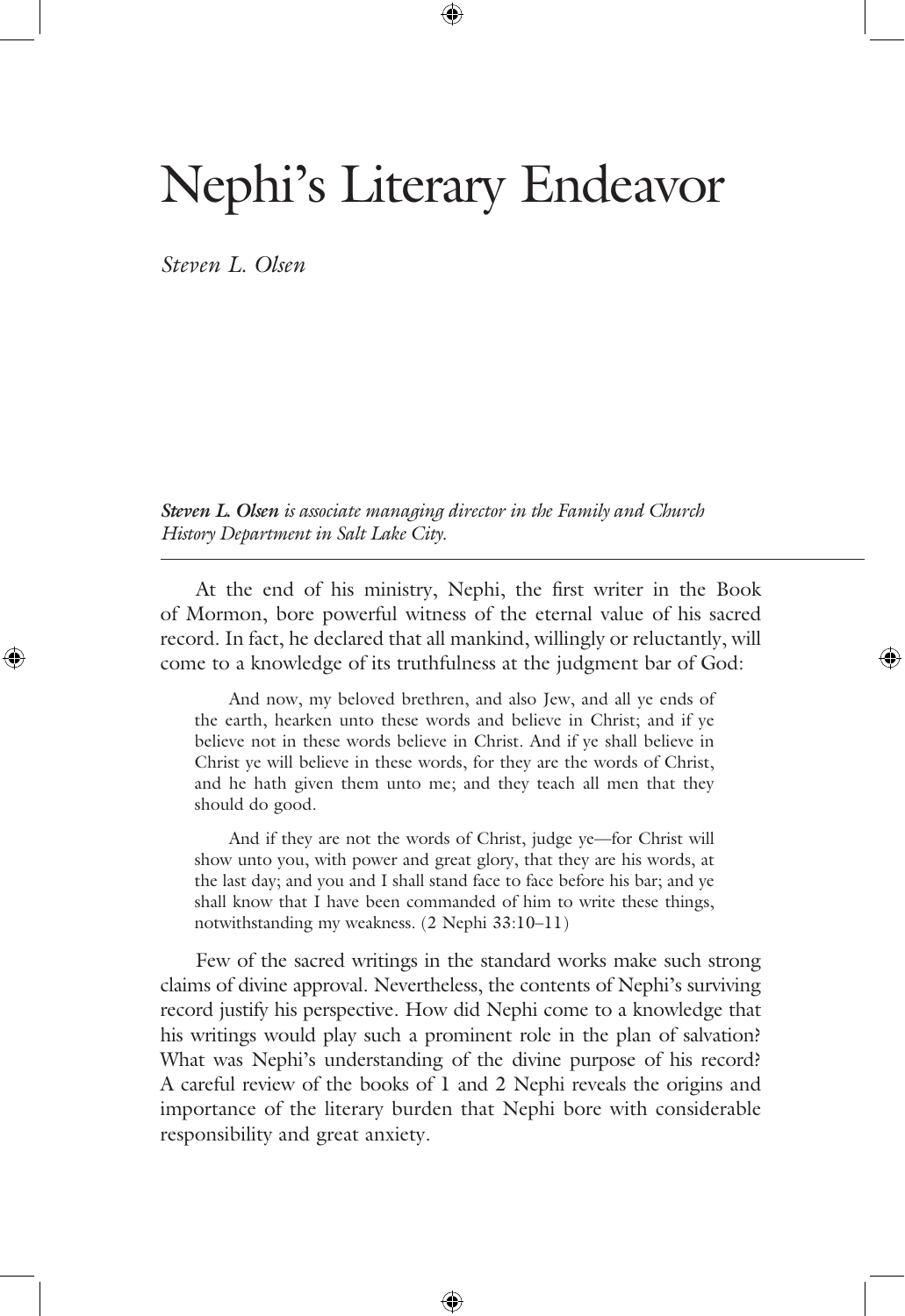#### **Origins of Nephi's Records**

 Nephi made two accounts of his ministry, as he was commanded by God. The first was begun shortly after his extended family arrived in the promised land (see 1 Nephi 19:1); the second was begun some twenty years later (see 2 Nephi 5:28–30). Only the contents from Nephi's second record appear in the present-day translation of the Book of Mormon. To understand the ultimate value of Nephi's surviving record, let us examine what is known about the contents of Nephi's first account in comparison to those of the second.

 None of Nephi's first record survives intact in the Book of Mormon. His first record was the initial portion of the large plates of Nephi, which Mormon abridged as part of his own prophetic calling (see Words of Mormon 1:3). This portion of Mormon's abridgment was translated by Joseph Smith but was lost after having been entrusted to Martin Harris in the fall of 1828.**<sup>1</sup>** Therefore, we cannot compare the contents of Nephi's two records directly. However, despite the tragedy of the lost manuscript, Nephi's comments about his first record in the surviving record give a general indication of its contents so that we can draw conclusions about the respective spiritual value of both records.

 When Nephi was initially commanded to make a record of his ministry, he did not know God would eventually command him to make a subsequent account (see 1 Nephi 19:2). Furthermore, he had already received significant spiritual and miraculous experiences under the leadership of his father, Lehi. Hence, his first record likely contained an account of many, if not most, of these marvelous experiences, particularly since Nephi declares that his purpose in writing was to record that which is pleasing to God (see 1 Nephi 6:4–5, 19:6). Confirming this point, Nephi mentions that his first record included "the record of my father" and accounts of "our journeyings in the wilderness, and the prophecies of my father; and also many of my own prophecies" (1 Nephi 19:1, see also 10:15; 2 Nephi 4:14). In addition to these manifestly spiritual contents, Nephi declares that his first record also contained a "full account" or the "more part" of the history, "reigns of the kings," and "wars and contentions" of his people (1 Nephi 9:2, 4; 19:4; 2 Nephi 5:33).

 Although the contents that Nephi lists first (prophecies, teachings, and so forth) identify similarities between his two records, the second list of contents (kingly reigns, wars, and so on) suggests ways in which the records might differ. In fact, Nephi's surviving record is largely devoid of contents that could be classified as principally political, military, economic, or social.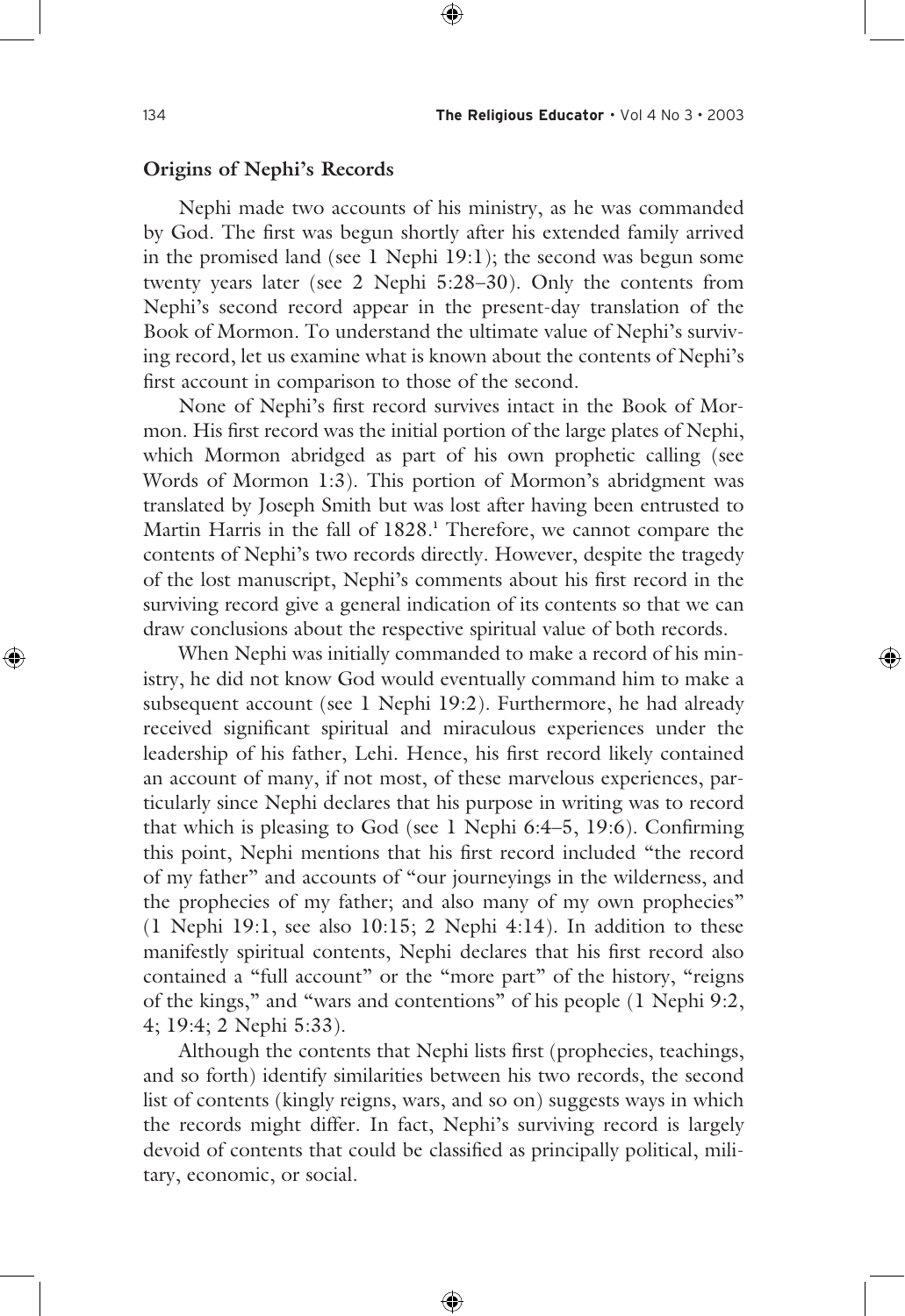This important difference between the two records can be explained, perhaps, by the chronology of their production. For at least his first twenty years in the promised land (ca. 589–569 BC), Nephi kept only one record. In it, he likely followed the spiritually significant literary tradition that had been preserved by his father, including prophecies, miraculous events, inspired teachings, and other sacred contents (see 1 Nephi 5:10–14). He also likely felt justified in including such contents as wars, migrations, reigns of kings, and other more empirical events similar to those in the historical portions of the "record of the Jews" (1 Nephi 5:12) found in our present-day Old Testament (for example, the book of Joshua through 2 Chronicles).

 When Nephi began his second record, he obviously included the more spiritual contents of his first account—but perhaps with a grander or more refined perspective of their eternal value, which he likely had gained during the intervening decades.**<sup>2</sup>** Having begun the second account of his ministry, Nephi now had some degree of latitude to focus the contents of his respective records, though not to the extent of making one record primarily sacred and the other secular. An interest in preserving secular material is clearly contrary to Nephi's character. For the last two or more decades of his life, two records of his ministry were kept simultaneously. During this period, Nephi's first record could have preserved the "more part" of the empirical history of his people such as warfare and kingly reigns.

 Nephi's second record of this same period concentrated exclusively on spiritual issues: Jacob's masterful discourse on the Atonement (see 2 Nephi 6–10), extended citations of Isaiah from the brass plates (see 2 Nephi 12–24), and Nephi's final prophecy and testimony (see 2 Nephi 25–33). Consistent with this refined focus, Nephi's second record contains no account of any empirical event from the last thirty years of this great prophet's ministry or from the lives of his people.

 Though it would be speculative at best to draw many specific conclusions of Nephi's literary intent from the sketchy evidence of the contents of his first account, the following implications seem warranted: (1) Nephi's prevailing purpose in writing was sacred. No contents of either record could be considered secular, trivial, or worldly. Every detail of his two accounts, even those that were empirical or descriptive, was essential to his divinely ordained literary endeavor as he understood it. (2) God's purposes for commanding Nephi to write of his ministry were not completely accomplished in his first record (see 1 Nephi 9:3–5). Hence the need for a second.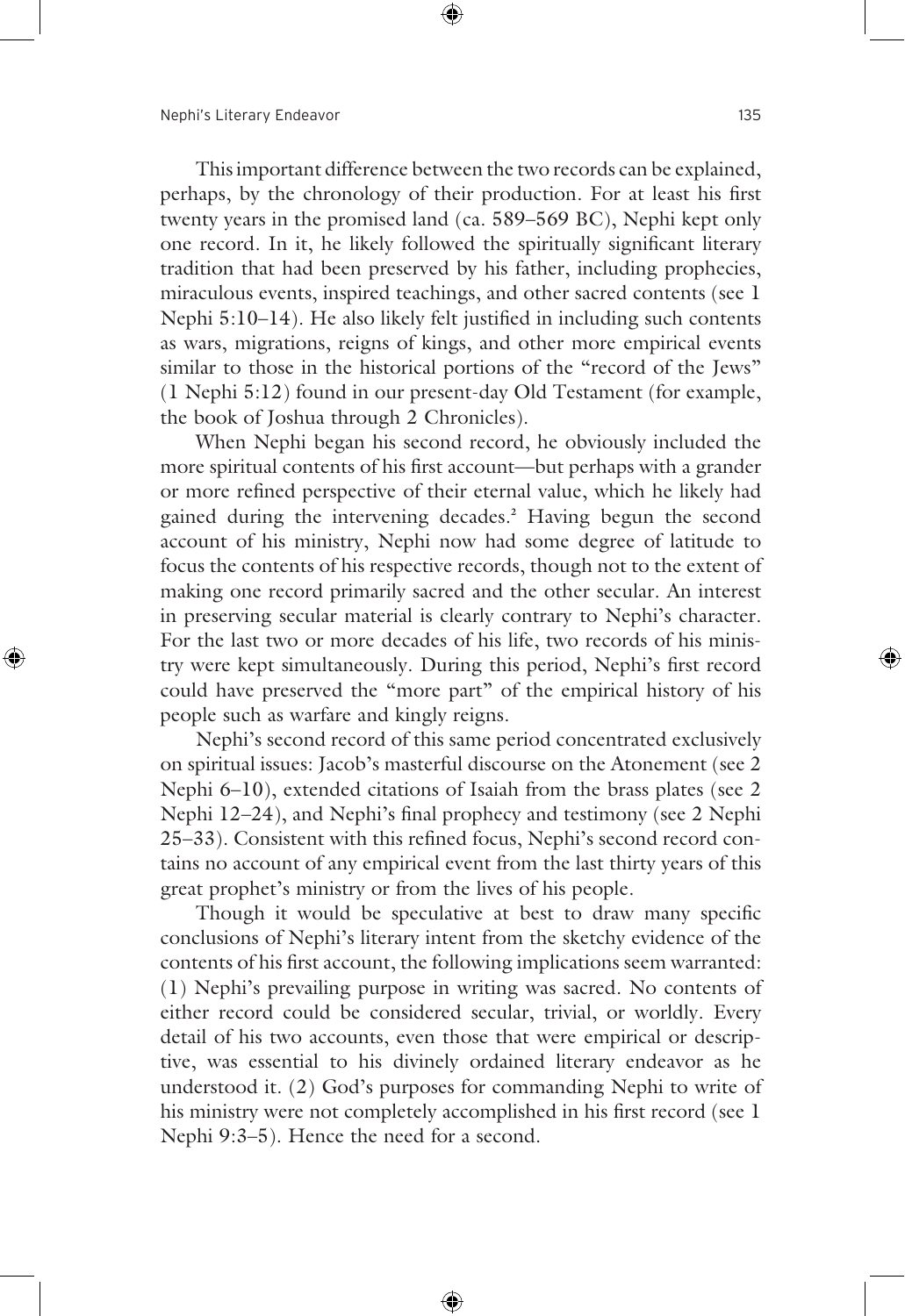#### **Significance of Nephi's Surviving Record3**

 Is it possible to deduce what Nephi understood of the divine purpose for his second record from an examination of (1) how the second record clearly differs from the first and (2) the degree to which all portions of the second record fit together? The following analysis attempts to answer both parts of this question.

*Defining and documenting the plan of salvation*. Nephi's vision (see 1 Nephi 11–14) is the event that provides his second record with its unity, and this vision is the key to understanding the ultimate purpose of Nephi's writing. Nephi receives the vision in response to his desire to understand Lehi's dream of the tree of life (see 1 Nephi 10:17). Lehi's dream and Nephi's subsequent vision are similar in that both are representations of the plan of salvation.**<sup>4</sup>**

 These spiritual experiences are different in that the dream is an allegorical representation, whereas the vision is both an explanation and a literal representation of future events. The elements of the dream—tree, rod of iron, great and spacious building, and so on—are symbolic: they stand for something else. Properly understanding the dream requires identifying the spiritual truths to which the symbols refer: the love of God, the word of God, the vanity of the world, and so on. The interpretive value of an allegory is that it can legitimately apply to a variety of actual events, personalities, and circumstances that are relevant to the spiritual truths to which the symbols refer. By contrast, the elements of Nephi's vision refer to specific historical events, groups, and processes by which God's plan of salvation will be literally realized within human, temporal, and spatial contexts. Properly understanding the vision requires documenting the empirical details and circumstances outlined in the vision.

 A literal representation of the plan of salvation has great interpretive value because it identifies a specific set of historical events that are consistent with this compelling eternal drama. The redemptive drama outlined in Nephi's vision contains four main acts, which, in general, can be summarized as (1) the mortal ministry of the Messiah in the Holy Land (see 1 Nephi 11), (2) the life of Lehi's descendants in the promised land (see 1 Nephi 12), (3) the experience of the Gentiles in the promised land (see 1 Nephi 13), and (4) the ultimate triumph of good over evil (see 1 Nephi 14). This vision continues to the end of the earth.

 The recurrent spiritual themes that pervade this vision—Christ as the Messiah, the scattering and gathering of Israel (including the role of the Gentiles), and the eventual salvation of the righteous in the king-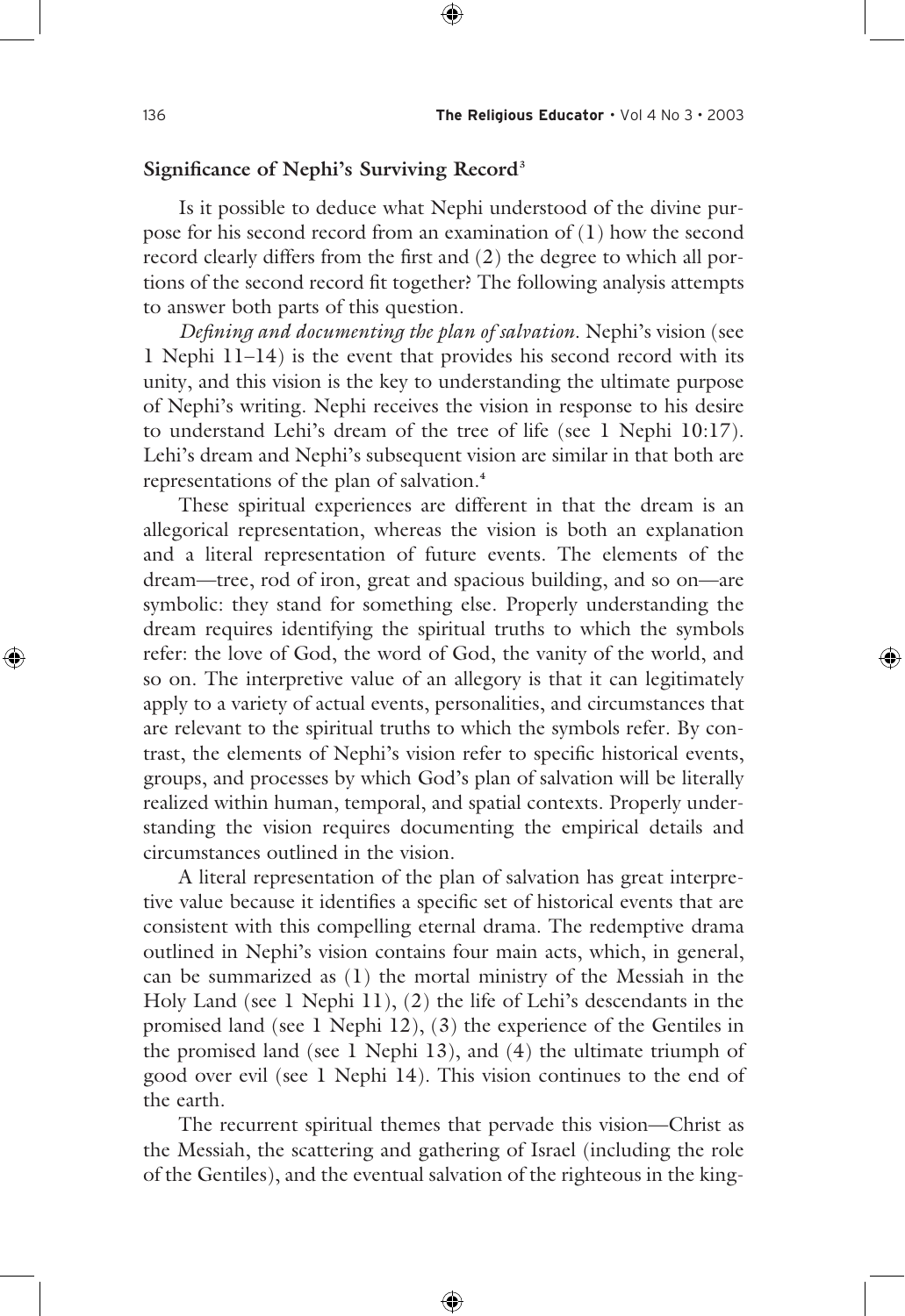dom of God (Zion)—constitute the single-minded focus of Nephi's second record. All details of the record—historical narrative, scriptural citation, doctrinal discourse, spiritual experience, and so on—address directly or indirectly one or more of these central themes. The abridgment of Lehi's record (that is, 1 Nephi 1–10) introduces the major figures (the Messiah and Lehi's extended family) and conditions (inheriting a land of promise, identifying with covenant Israel, and following priesthood authority and Christ's gospel) within which this divine drama of salvation will be played out. The account of Nephi's ministry (see, for example, 1 Nephi 11–2 Nephi 5) documents the initial fulfillment of the promised blessings of the plan of salvation and elaborates on their eternal value through prophecy, discourse, and scriptural citation. Jacob's discourse further expands the central redemptive role of Christ's Atonement in the plan of salvation (see 2 Nephi 6–11). The extended Isaiah passages from the brass plates provide authoritative antecedents of these key themes of the plan of salvation (see 2 Nephi 12–24). Nephi's final prophecy and testimony recapitulate and expand the core themes of his vision, particularly as they relate to the last days (see 2 Nephi 25–30) and to the certainty of the promise of exaltation for all who are faithful to Christ's gospel (see 2 Nephi 31–33).

 From this perspective, the fundamental unity of Nephi's second record and the reasons for his interrupting the historical narrative when he was commanded to create the second record become clear. Nephi's literary mission was to define, outline, and document a partial fulfillment of the plan of salvation in sermons, spiritual experiences, scriptural citations, and historical events.

*Effecting the plan of salvation*. The sacred goal of describing the plan of salvation is sufficiently exalted by itself to qualify Nephi's writings as among the most spiritually significant in all of scripture. There is, however, another purpose that renders his record all the more valuable. This additional purpose is also defined in Nephi's vision and expanded in his subsequent prophecy.

 Although Nephi's vision reveals the general contours of the plan of salvation in material, temporal, and human contexts and although righteousness triumphs in the end, the details of this plan as revealed to Nephi contain much of tragedy. In fact, Nephi describes himself as weighed down in sorrow and greatly afflicted because of his knowledge of the events foretold in the vision (see, for example, 2 Nephi 26:7). Although he witnessed in the vision the "condescension of God" in the flesh, he also beheld Christ's crucifixion and the subsequent scattering of the covenant people of God (1 Nephi 11:26; see also 11:33–36).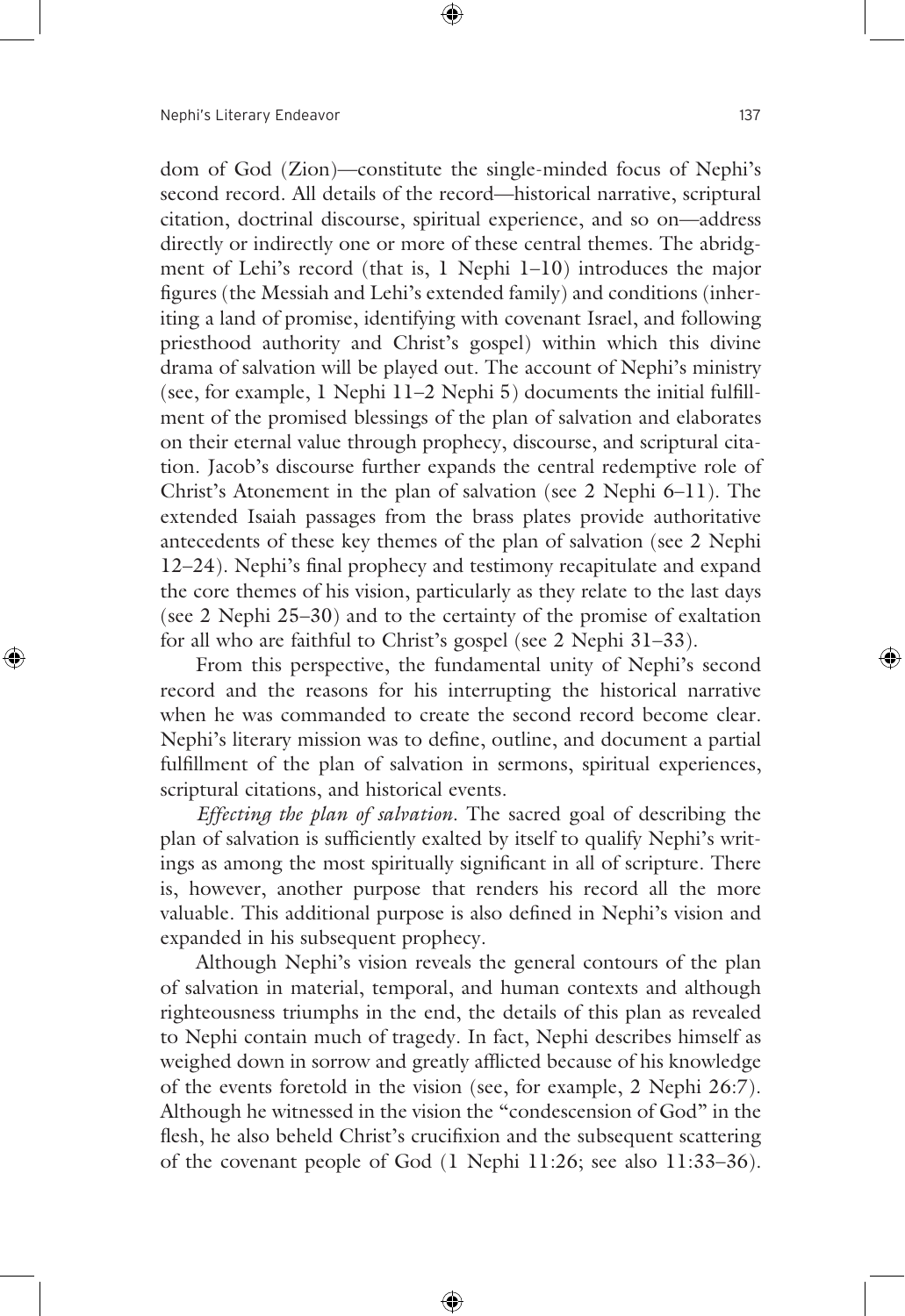Although Nephi foretold the ministry of the resurrected Christ among the Nephites, he also witnessed their eventual downfall, destruction, and annihilation because of wickedness (see 1 Nephi 12). Even though the vision has the Gentiles bringing the "record of the Jews" to the remnant of Israel in the promised land, it also recognizes that this book of scripture had been flawed by the "great and abominable church" that distorted its meanings and removed many of its "plain and precious" truths. Furthermore, in the vision, the Gentiles in the promised land scourge Israel's remnant because neither group possesses or understands Christ's gospel in its purity and simplicity (see 1 Nephi 13:1–29). In short, although the vision holds out ultimate hope for the salvation of mankind, its proximate story is one of considerable destruction and despair.

 What changes the transformation of this narrative from the bleak to beneficent? At the point in the vision of almost total hopelessness, the angel who guides Nephi through each scene gives him assurance of eventual redemption on three main points:

 Wherefore, thou seest that the Lord God will not suffer that the Gentiles will utterly destroy the mixture of thy seed, which are among thy brethren.

 Neither will he suffer that the Gentiles shall destroy the seed of thy brethren.

 Neither will the Lord God suffer that the Gentiles shall forever remain in that awful state of blindness, which thou beholdest they are in, because of the plain and most precious parts of the gospel of the Lamb which have been kept back by that abominable church, whose formation thou hast seen (1 Nephi 13:30–32).

 These promises provide a turning point of sorts for the vision. Though challenges to the full realization of the plan of salvation still exist, the progress toward complete fulfillment of the divine promises from this point on is steady and sure. The first step toward the redemption of mankind begins with the Gentiles: "Wherefore saith the Lamb of God: I will be merciful unto the Gentiles, unto the visiting of the remnant of the house of Israel in great judgment . . . insomuch that I will bring forth unto them . . . much of my gospel, which shall be plain and precious" (1 Nephi 13:33–34). The key to this step is contained in the next verses: "For behold, saith the Lamb: I will manifest myself unto thy seed, that they shall write many things which I shall minister unto them, which shall be plain and precious; and after thy seed shall be destroyed, and dwindle in unbelief, and also the seed of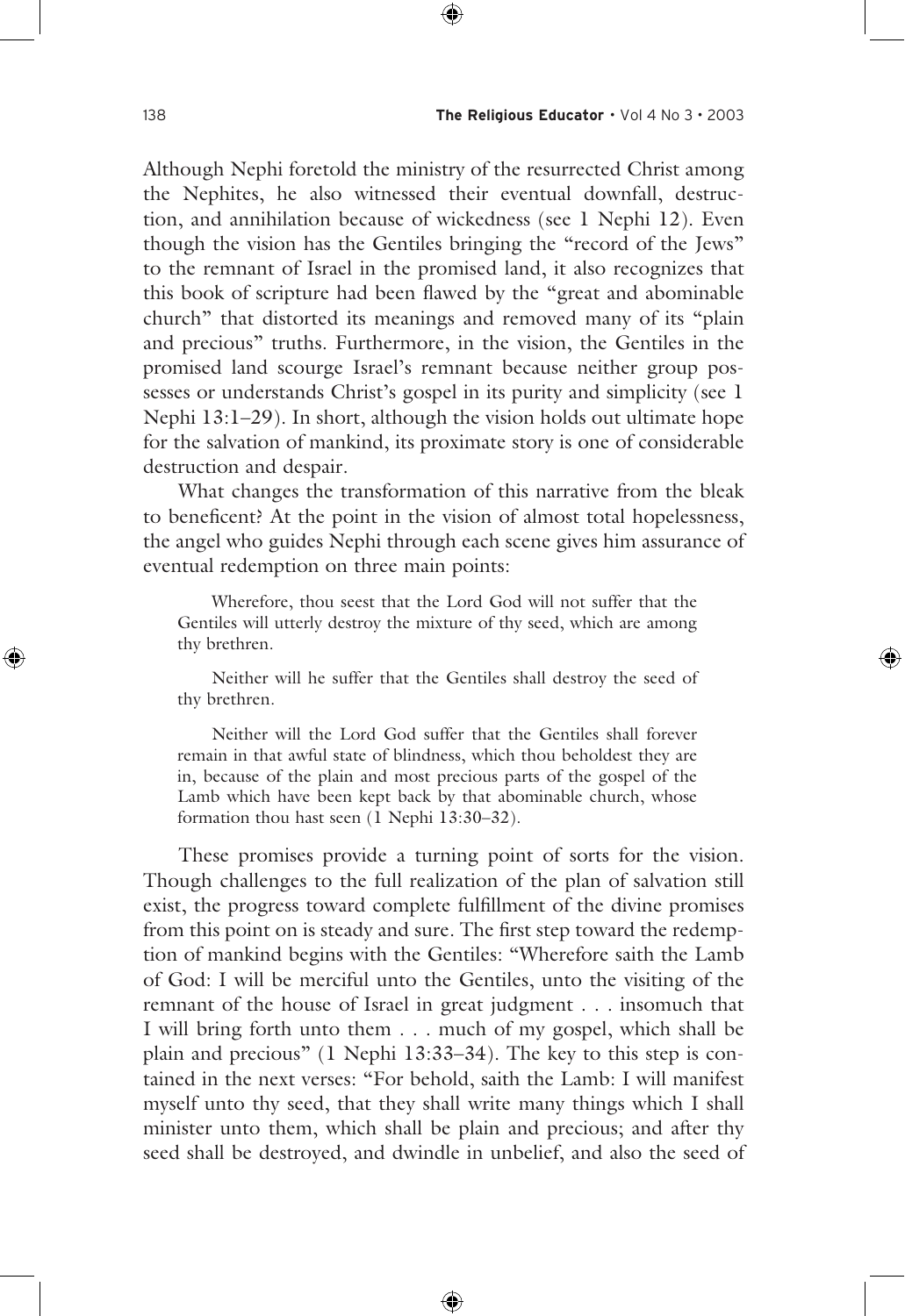thy brethren, behold, these things shall be hid up, to come forth unto the Gentiles, by the gift and power of the Lamb. And in them shall be written my gospel, saith the Lamb, and my rock and my salvation" (1 Nephi 13:35–36).

 In short, the blessings of salvation will be made available to mankind in the latter days by the sacred writings of Nephi and by those who are entrusted to complete the record after him. According to Nephi's vision, his record will not only define and document the plan of salvation but also effect the realization of its blessings in the last days. Nephi's sacred record is not only an account of the plan of salvation as revealed to an ancient prophet but also the agent of its eventual fulfillment. Thus, the angel declares, "And blessed are they who shall seek to bring forth my Zion at that day, for they shall have the gift and the power of the Holy Ghost; and if they endure unto the end they shall be lifted up at the last day, and shall be saved in the everlasting kingdom of the Lamb" (1 Nephi 13:37).

 According to the vision of Nephi, the record of the Nephites combines with the record of the Jews and restores its plain and precious truths in order to unite both Jew and Gentile—for example, the entire human race—as the covenant people in the bonds of Christ's gospel. Ultimately, Christ will overcome evil and establish His millennial reign on earth (see 1 Nephi 13:38–14:17).

 Nephi's final prophecy elaborates the role of his second record as principal agent of the plan of salvation in the last days. In fact, the expanded redemptive role of the Nephite record is the primary difference between the earlier vision (see 1 Nephi 11–14) and the later prophecy (see 2 Nephi 25–30). Both accounts address the same themes in much the same order and with similar emphasis: the mortal ministry of Christ and the scattering and gathering of the Jews (see 1 Nephi 11; 2 Nephi 25:1–20), the ministry of Christ to the Nephites and their eventual destruction (see 1 Nephi 12; 2 Nephi 26:1–11), the apostate conditions among both Jew and Gentile (see 1 Nephi 13:1–29; 2 Nephi 26:12–33; 28), and the restoration of Israel, redemption of the Gentiles, and destruction of the wicked at the end of time (see 1 Nephi 13:30–14:17; 2 Nephi 27, 29–30).

 By contrast, though the role of Nephi's record in the last days plays a relatively minor role in the vision, occupying only eight verses (see 1 Nephi 13:35–42), it is the subject of at least sixty-four verses in his later prophecy. The prophecy mentions that Nephi's writings would restore Israel to her ancient covenants of salvation, correct false doctrines in the "record of the Jews," redeem the Gentiles from their apostate tra-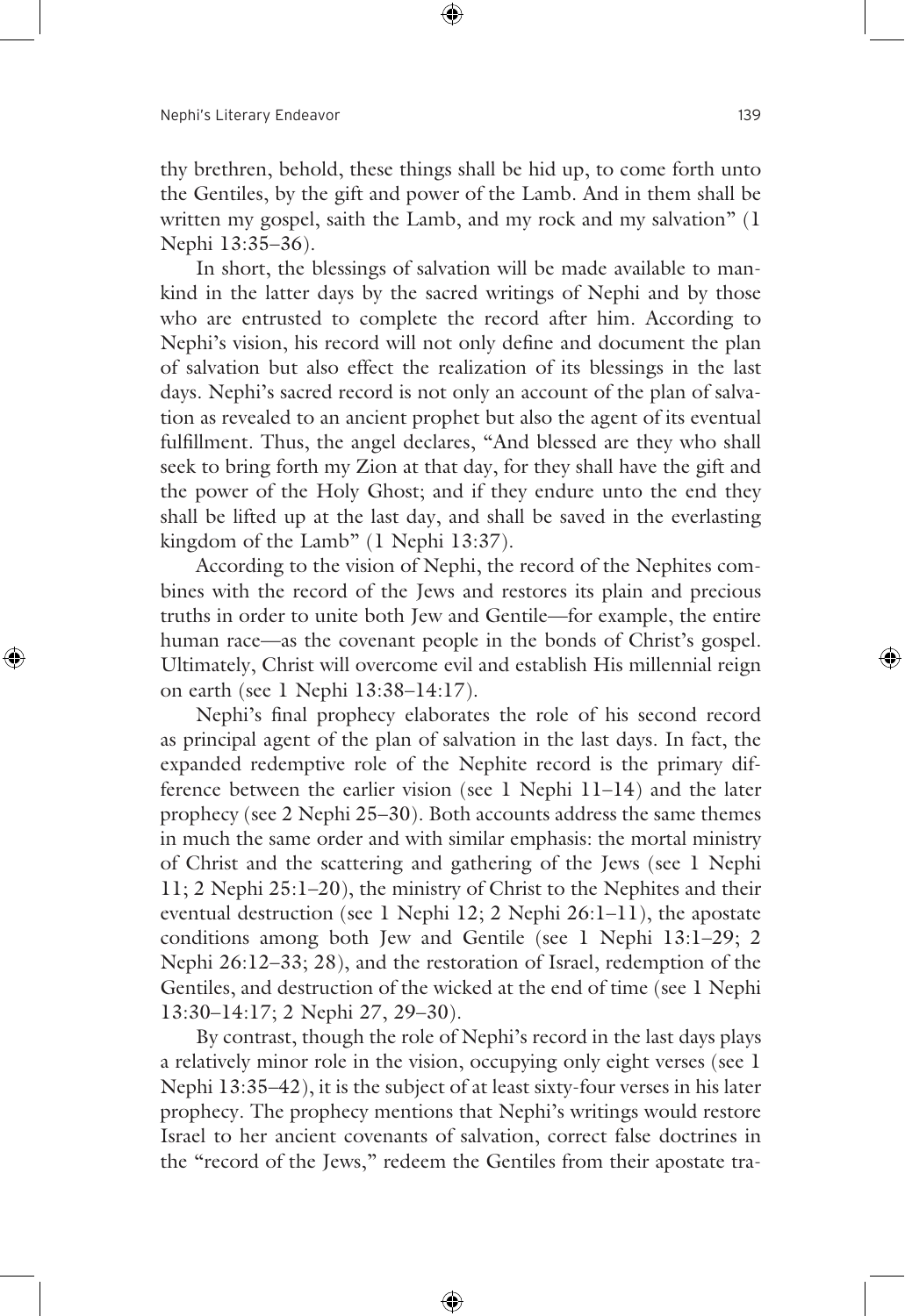ditions, help overcome evil, and serve as a standard of truth in the final judgment of mankind (see 2 Nephi 25:18, 21–30; 26:16–17; 27:6–35; 28:2, 29–30; 29:1–14; 30:3–6).

 In addition to describing the future role of his writings, Nephi's final prophecy is also prescriptive. The prophecy informs subsequent writers of its divinely required contents and foretells of the conditions and circumstances of its coming forth in the last day. According to these instructions, subsequent writers on the plates of Nephi were charged to focus their writings on the divinity of Christ and the necessity of His gospel (see 2 Nephi 25:18–30), the eternal value of God's ancient covenants with Abraham (see 2 Nephi 29:1–2), the plan of salvation as revealed by God "from the beginning of the world to the ending thereof" (2 Nephi 27:6–11), and other matters "of great worth unto the children of men" (2 Nephi 28:2).

 To the man who "shall deliver the words of the book," Nephi commands him  $(1)$  not to translate the sealed portion of the book;  $(2)$ to keep the plates hidden from the eyes of the world, except for "three witnesses" and a few others, "according to the will of God," who will "bear testimony of his word unto the children of men";  $(3)$  to deliver the words of the book to the learned who will refuse to read them because they are sealed; (4) to translate the record according to "the words which [God] shall give unto [him]"; and (5) to "seal up the book again and hide it unto [God]" once the translation is complete, in order to preserve the sealed portion to come forth at the end of time (2 Nephi 27:9–22).

 By the end of his second record, Nephi accomplished the exalted and demanding literary mission that God had given him and created a record of his ministry that not only documented the "great things" that God had done in behalf of Lehi's family and all mankind but also defined the responsibility for those who would complete the record after him: to document the empirical fulfillment of a portion of the plan of salvation contained in his vision, to make explicit the fulness of Christ's gospel in precept and deed, to demonstrate the eternal value of God's covenants with Abraham, and to assure the righteous of God's power to save them in His kingdom in the last day. Nephi also commands those who will later receive his record to live according to its teachings and to assist God in realizing its lofty but certain vision of mankind's literal salvation in the last days.